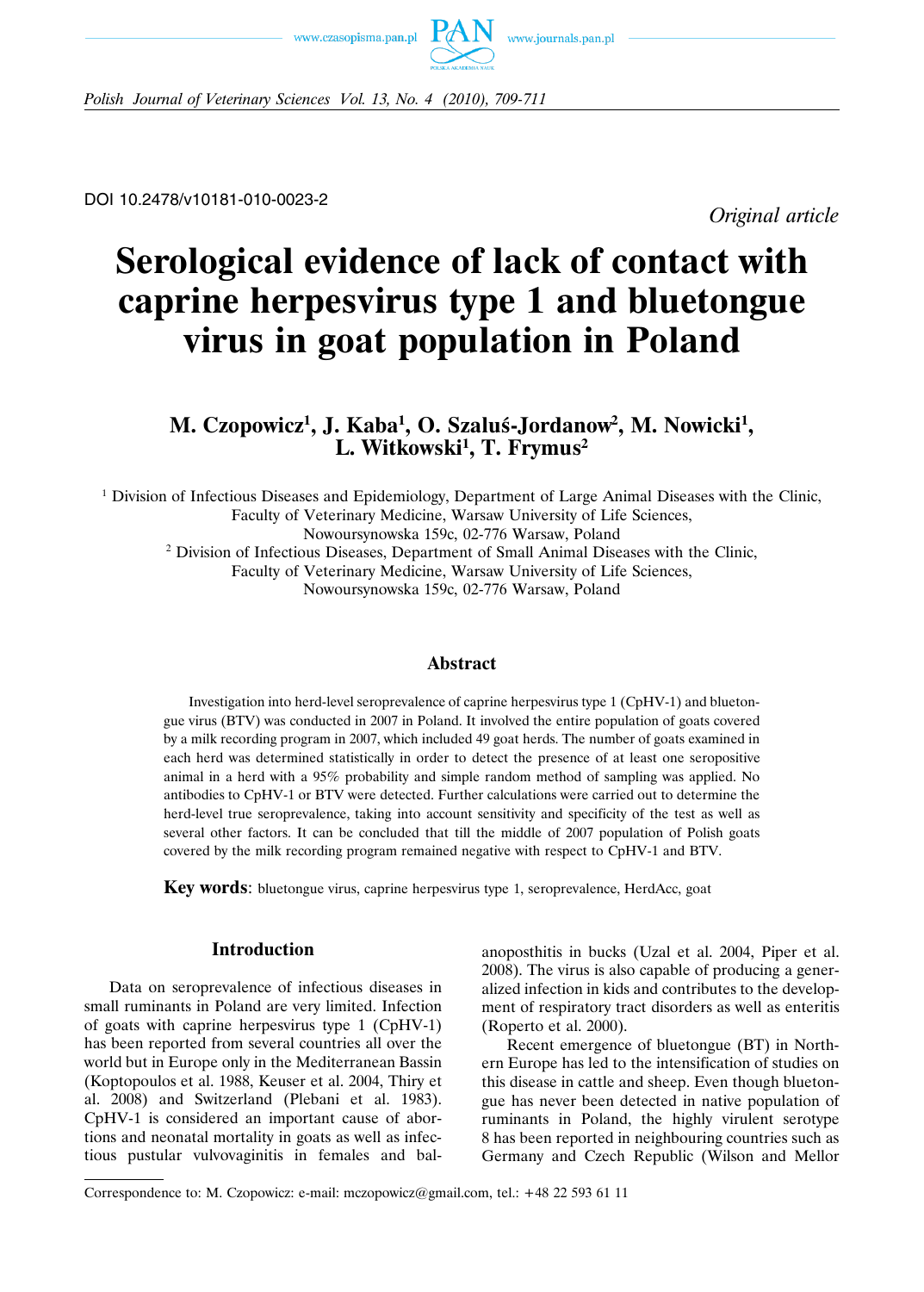www.czasopisma.pan.pl



2009). Moreover, Niedbalski and Kęsy (2008) revealed antibodies to BTV in 0,28% of cattle, goats and fallow deers imported to Poland from Germany and Denmark. Goats are fully susceptible to BTV infection but they rarely manifest clinical signs. If clinical signs of bluetongue emerge in goats they are usually unspecific (Backx et al. 2007). It is crucial to know the serological status of the Polish goat population at the beginning of the BT epidemic, which is now spreading over the northern Europe.

The objective of the study was to check whether the goat population in Poland has had a contact with CpHV-1 and BTV and, if so, to determine the prevalence of antibodies among herds (herd-level true seroprevalence).

#### **Materials and Methods**

The survey was conducted in June and July 2007. It involved the entire population of goats covered by a milk recording program which counted 4685 adult females (at least 1 year-old) dispersed among 49 herds. Size of herds ranged from 12 to 450 adult females at the moment when the survey was planned. Median herd size equaled 73 females. Expected within-herd seroprevalence for both viruses was assumed to be 10% (Thiry et al. 2008, Conraths et al. 2009). The sample size taken from each herd was determined on the basis of the number of adult females in each herd and calculated according to methods applied in veterinary epidemiology, so that detection of at least one seropositive goat was possible at the level of confidence 95% (Thrusfield 2007). All 49 herds were checked.

The goats in each herd were selected in a simple random way to ensure representativeness of a sample. Finally from 12 to 28 goats from each herd were involved in the study, giving a total number of 1060 blood samples. The study design allowed evaluation of herd-level apparent seroprevalence.

Blood was collected to dry 10 ml-volume tubes and kept for 24 hours at room temperature. After centrifugation, serum samples were stored at -20°C until testing.

The sera were examined using two commercial immunoenzymatic tests (ELISA) – one blocking ELISA – Serelisa® BHV-1 gB Ab Mono Blocking (Synbiotics) and one competitive ELISA – Pourquier® ELISA Bluetongue Serum (Institut Pourquier). Sensitivity (Se) and specificity (Sp) of CpHV-1 blocking ELISA were 93,5% and 100%, respectively when confronted with seroneutralization as a gold standard (Thiry et al. 2008). Se of BTV cELISA was 84,5% and Sp was 99,1% when gold standard was real-time RT-PCR (Vandenbussche et al. 2008).

For calculating the herd-level true seroprevalence,

the test Se and Sp were adjusted from individual-level to herd-level according to Jordan and McEwen (1998), using the HerdAcc program, for a median herd size of 73 animals, herd cut-off value of one animal positive indicating a positive herd, 12-28 animals sampled per herd and sampling without replacement. Then herd-level Se (HSe) and Sp (HSp) were used to calculate the herd-level true seroprevalence according to the following equation: true prevalence = (apparent prevalence + HSp – 1) / (HSe + HSp – 1) (Noordhuizen et al. 2001).

#### **Results**

Herd-level apparent seroprevalence of CpHV-1 or BTV was 0%. HSe and HSp for CpHV-1 blocking ELISA remained almost the same – 95% and 100%, respectively, whereas for BTV cELISA they changed significantly – HSe increased to 96% and HSp dropped to only 60%. Nevertheless, abovementioned modifications did not change the final results – herd-level true seroprevalence for both CpHV-1 and BTV remained 0%.

#### **Discussion**

Statistical methods commonly used in veterinary epidemiology allow to draw conclusions on the prevalence basing on relatively small proportion of a population. Nevertheless it is imperative to remember that such result is only an estimate and many efforts shall be applied to reduce risk of mistake. When herd-level prevalence is evaluated not only Se and Sp of a diagnostic test at the individual animal level but also the number of animals tested, the total herd size, the true within-herd prevalence in infected herds and the herd cut-off value used to classify the herd as positive have to be taken into account (Baldock 1998). In our calculation Sp of cELISA changed considerably after adjustment as herd cut-off value of one positive animal per herd significantly increases HSe and decreases HSp. Nevertheless herd-level true seroprevalence remained unchanged as HSe in both cases was very high, what led to very high herd predictive value for a negative result (Christensen and Gardner 2000).

No commercial assays invented exclusively for the detection of antibodies to CpHV-1 in goats are available. On the other hand many tests for the detection of antibodies to bovine herpesvirus type 1 (BHV-1) have been developed. These are immunoenzymatic assays for antibodies to viral glycoproteins B (gB) or E (gE). Recent studies have shown that antibodies to CpHV-1 cross-react with gB of BHV-1 and appropri